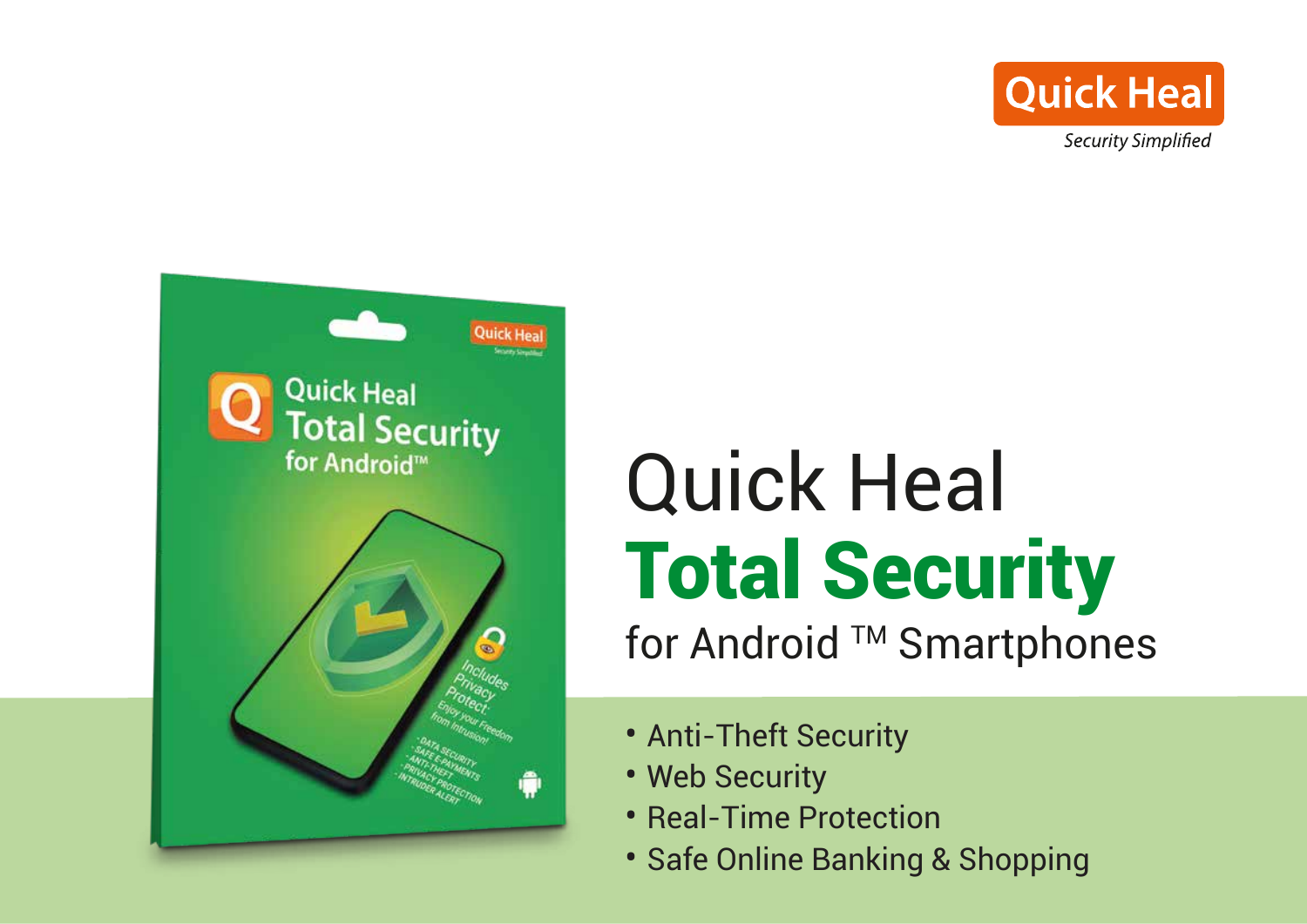# Product Highlights

#### Complete protection for your Android devices that simplifies security and reduces the risk of data exposure.

- » Monitor whether your personal information has ever been leaked online.
- » Enhanced Parental Control to restrict inappropriate websites and apps for your children and sends a detailed report on device usage.
- » Check if your camera or microphone is turned on by malware to violate your privacy.
- Secure your financial transactions when you pay with smart devices.
- » Track your device in case it is lost or stolen.
- » Additional layer of device security with App Lock.
- » Optimize the device memory and clear the junk data from the device.
- » Buy individual features as add-on as per your preference.

# Feature List

The best mobile security that protects your mobile devices with features such as Data Breach Alert, Anti-Theft, SafePe, Parental Control, Alert on Camera and Microphone usage and more. Stay safe all the time.

### **Scan Device**

This flexible feature offers the following functionalities:

- » **Quick Scan** TThis is an on-demand scan that starts scanning your installed apps on the device.
- » **Full Scan** Thoroughly scans your device and memory card.
- » **Vulnerability Scan** Certain mobile apps installed on your phone might have security vulnerabilities that hackers can take advantage of. This feature detects such vulnerabilities and brings them to your notice.
- » **Schedule Scan** Allows to regularize scan with useful scan frequency such as scan while charging, scan once a day, once a week, or once a month.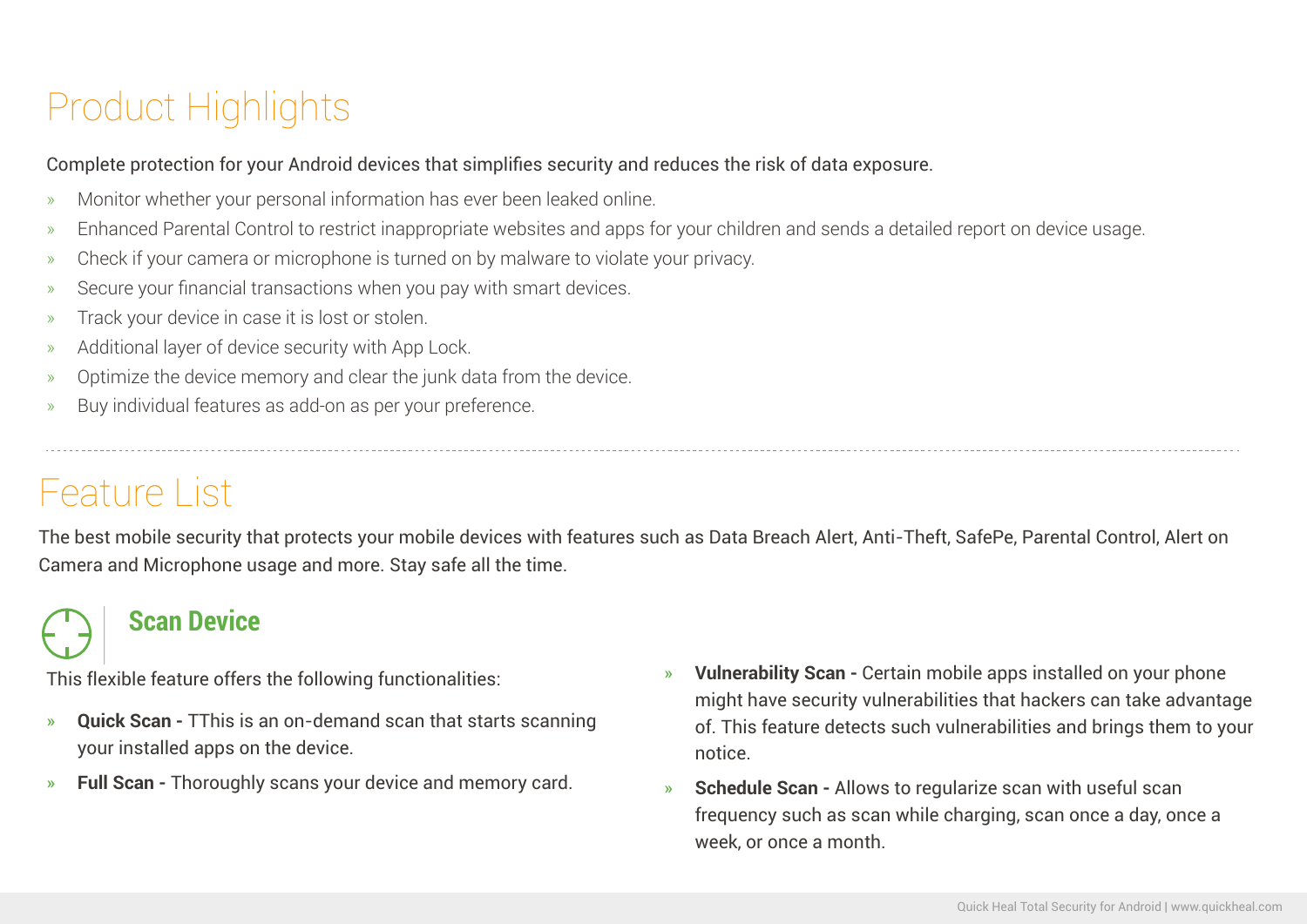#### » **Background Scan**

Provides automatic real-time virus and spyware scans with optional manual scan.

#### » **Scan in Background**

Minimizes the device scanning process to continue in the background to allow you to use the device freely.

### **Data Breach Alert**

Monitors whether your personal information such as your username, email address, password, IP address, phone number or other information has ever been leaked online.

Recommends steps to prevent any user to log in to your account and carry out any malicious activity.

### **Alert on Camera and Microphone**

Sometimes malware turns on the camera and microphone of your mobile device without your knowledge. This may result in sneak peak of your private life. Hence, it is important that you must ensure you know when the camera and microphone are turned on. This helps you take appropriate action, if required.

# **App Lock**

Lock any app on your mobile device with a PIN/pattern. App Lock adds additional layer of security and controls the app that may affect your privacy. You can lock both system and downloaded apps. It also shows a prompt before locking newly installed apps. Also, you can scramble keyboard for security of PIN usage.

# **Phone Boost**

This feature optimizes the device memory and clears the junk data such as the app cache files, obsolete APKs, Junk files, and thumbnail images to boost speed of the device.

# **Anti-Theft**

Anti-Theft prevents your device from being misused. It allows you to lock your device or erase its entire data remotely, if it gets lost or stolen. This feature offers the following layers of advanced protection to your device:

» **Remote Locking**

Makes your phone unusable if it gets lost or stolen.

» **Mobile Tracking**

Helps in locating your lost or stolen device.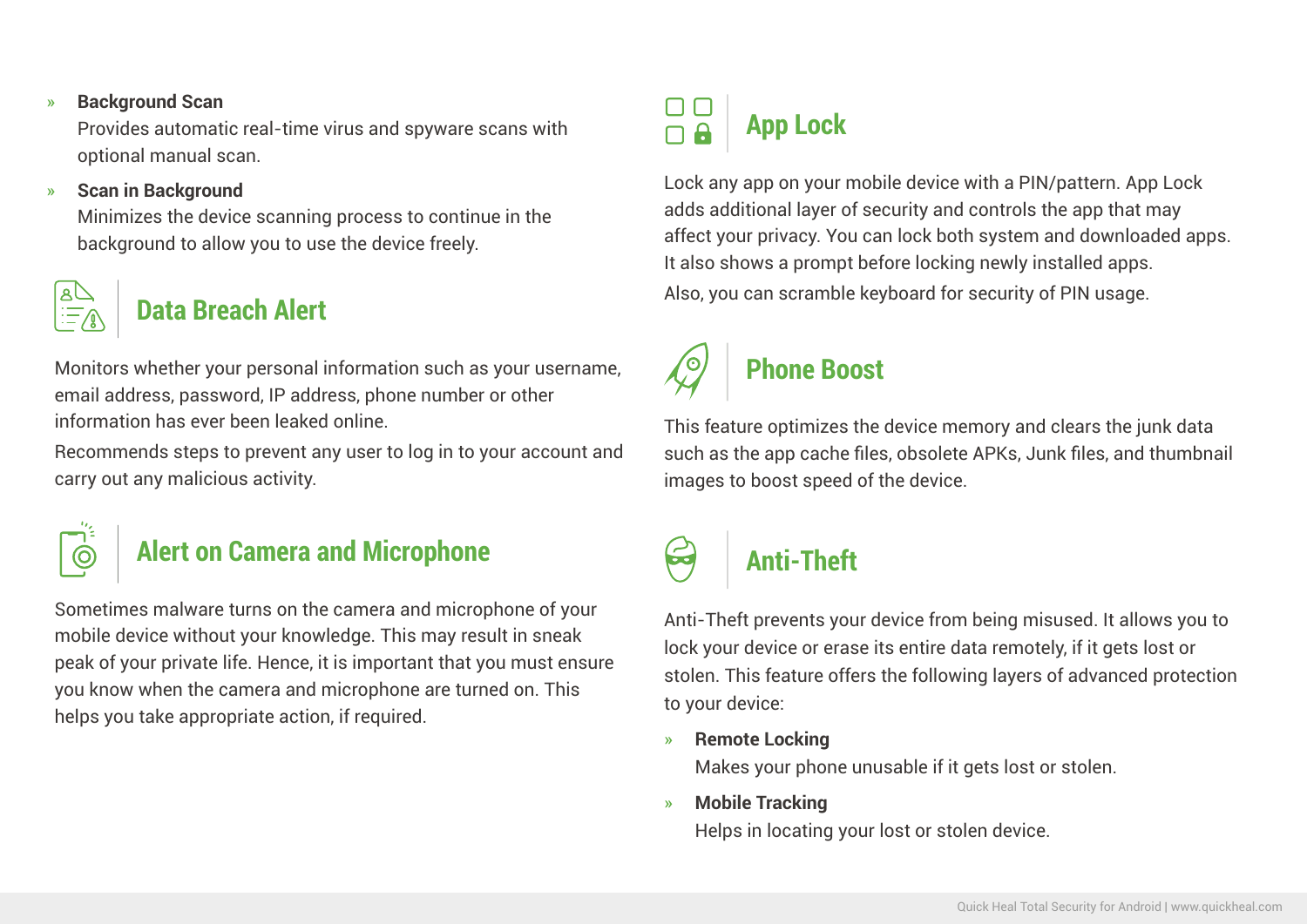#### » **SIM Change Notification\***

If your device's SIM is changed, the new number will send an SMS to your alternate mobile number notifying about the SIM change.

#### » **Block phone on SIM card change\***

If the SIM card of your smartphone is changed, Anti-Theft will lock the phone and make it unusable

» **Remote Data Wipe**

Helps you delete data on your phone remotely.

#### » **Auto Dial**

Allows you to discreetly make a call to your device and hear surrounding sound in case of loss or theft

#### » **Auto Receive Call**

Allows you to discreetly receive a call from your device and hear surrounding sound in case of loss or theft.

» **Audio Recording**

Allows you to record the surrounding sound around your device.

» **Video Recording**

Allows you to record the surrounding video around your device.



SafePe helps to make safe financial transactions using the banking, financial, ecommerce, or eWallets apps. SafePe checks whether the device environment is free from any malware or unknown vulnerabilities before performing any financial transaction using any app. You also receive alert if the device is at risk before performing any transaction.



### **Parental Control**

Parental Control helps you block malicious and potentially dangerous websites and apps for your children's safety. The feature allows you to:

- Block websites based on their categories such as adult, crime & violence, gambling, social networks, illegal software and so on.
- Block URLs of specific websites and you can also exclude certain websites from getting blocked even if their category is in the blocked list.
- Block installed apps based on their categories such as adult, social, gambling, social networks, illegal software etc. and allow specific apps to allow even from the blocked list.
- $\odot$  Set browser preference for strict Parental Control.
- Block Play Store to prevent kids from installing any app.
- Detailed Parental Control reports to see usage of websites and apps and schedule the reports to be sent to the registered email.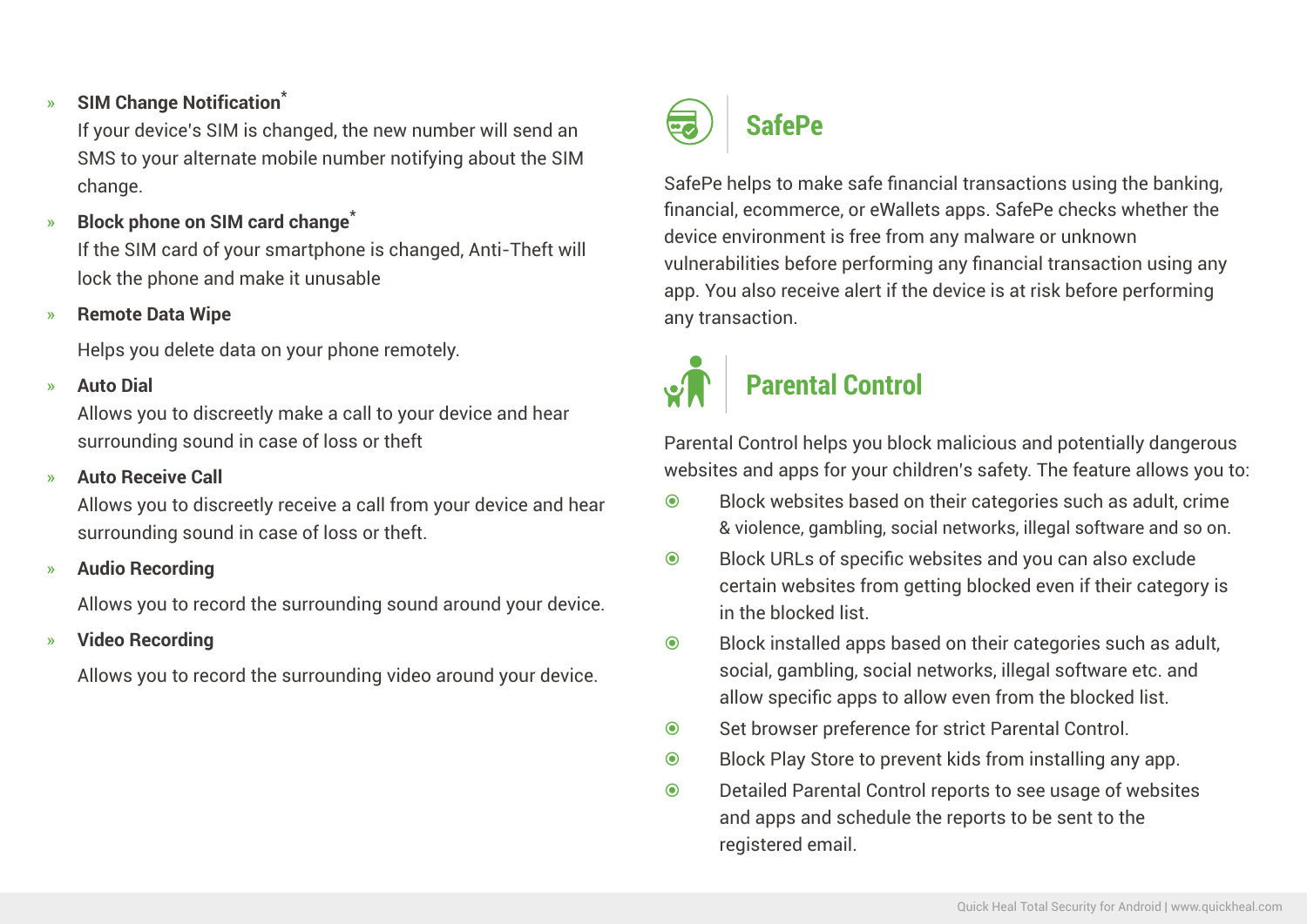

### **Capture Intruder**

If someone enters a wrong password 2 times consecutively (to unlock your device's lock screen), this feature will capture the snapshots of the person using the front and rear camera. It also captures date/time of the intruder along with intruder's location. It sends an email to the configured email with intruder image, location, and date and time.



### **Web Security**

Excellent browsing and phishing protection by blocking malicious websites. It protects your device from all the infected websites when you connect to the Internet and keeps you safe from any kind of malware and websites that try to steal your valuable data such as banking details, user credentials, and passwords.

## **Pocket Alarm**

Ensures pocket theft protection by instantly notifying user, if someone attempts to steal phone from the pocket *Accounts and Sync***ounts and Syncounts and Syncounts and Syncounts and Syncounts and Syncounts and Syncounts and Syncounts and Syncounts and Syncounts and Syncounts and Syncounts a** 

## **Motion Alarm**

It notifies the user instantly if the phone is moved from its current position, alerting about the possibility of a theft.



Scans your mobile device and alerts you whenever it detects an unsecured Wi-Fi network. Connecting to such networks can let attackers steal your sensitive information like login ID, passwords, banking details, and other personal information.



## **Secure Delete**

Securely deletes confidential data to prevent their recovery by any recovery tools. This ensures complete security and confidentiality of your valuable data.

# **Security Advisor**

The Security Advisor guides you about the settings that affect the overall security of your smartphone and redirects you to the respective screen to change the settings. Different Security Advisor settings are:

- 
- Bluetooth
- **Device Memory Encryption**
- **Hotspot and Tethering**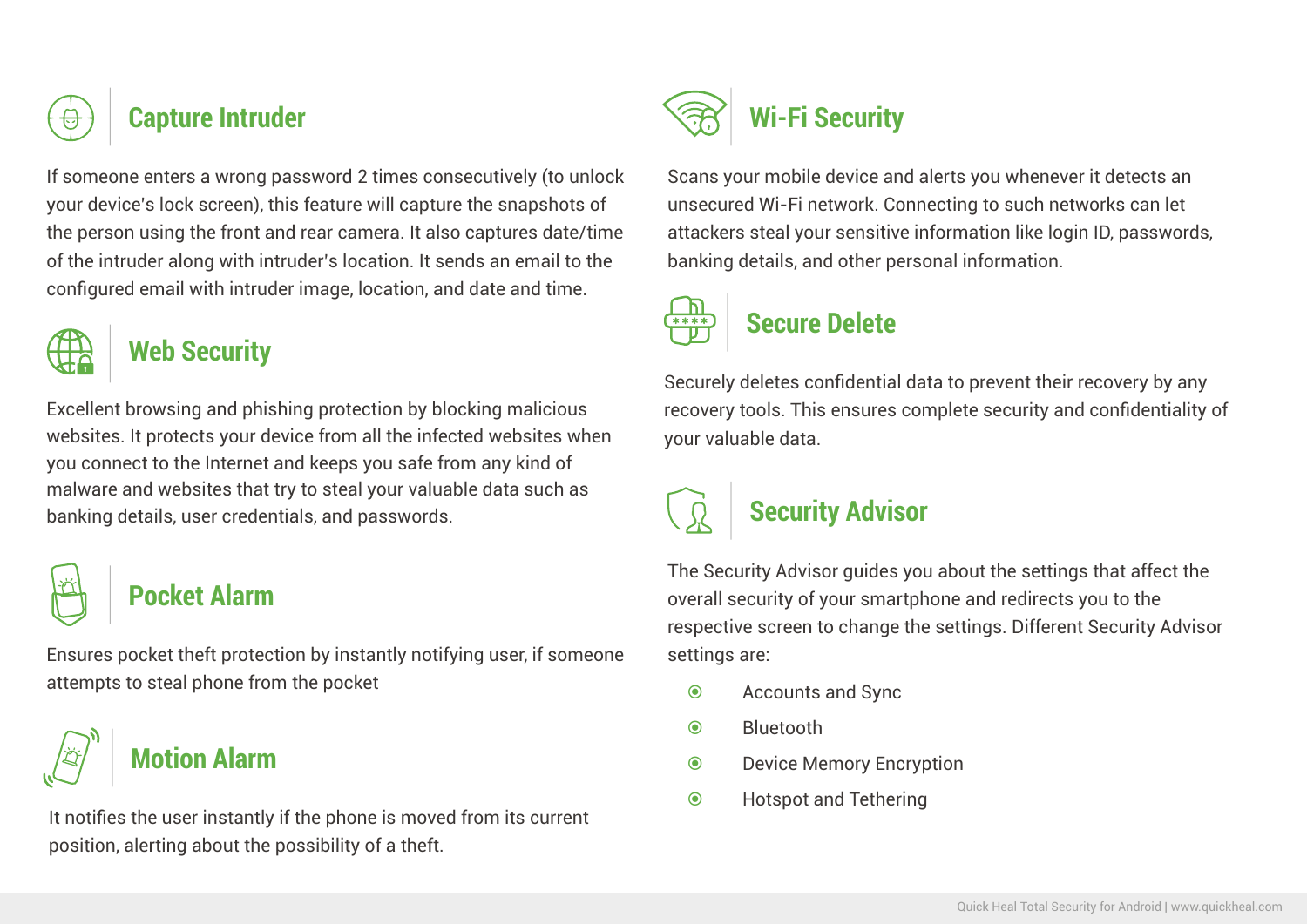- Anti-Theft
- $\odot$  Background Scan
- Screen Lock
- Unknown App Sources
- USB Debugging
- Wi-Fi



### **Privacy Advisor**

Privacy Advisor notifies about the apps that could affect your privacy. It also helps you review the permissions used by these apps, and you can decide whether you want to keep the apps or not. The feature monitors apps with permissions such as:

- Access to Accounts
- Access to Contacts
- Read Identity Info
- **Tracking Location**
- Access to Messages
- Access to Network



Automatically scans apps even before you download them from the Google Play store. It also informs you whether an app is safe to install or not. If it's not, the feature displays the risks of installing the app.

# **On Install App Scan**

Scans newly installed apps on the device to detect and prevent threats.



Provides automatic real-time virus and spyware scans with optional manual scan.

Ensures automatic protection from all kinds of malware threats.

- » If you have to use another memory card, the anti-virus engine scans the memory card before transferring any data.
- » Allows you to use your mobile device while the scan runs in the background.
- » Can be configured to exclude applications from scanning.
- » Can be configured to exclude folders from scanning.